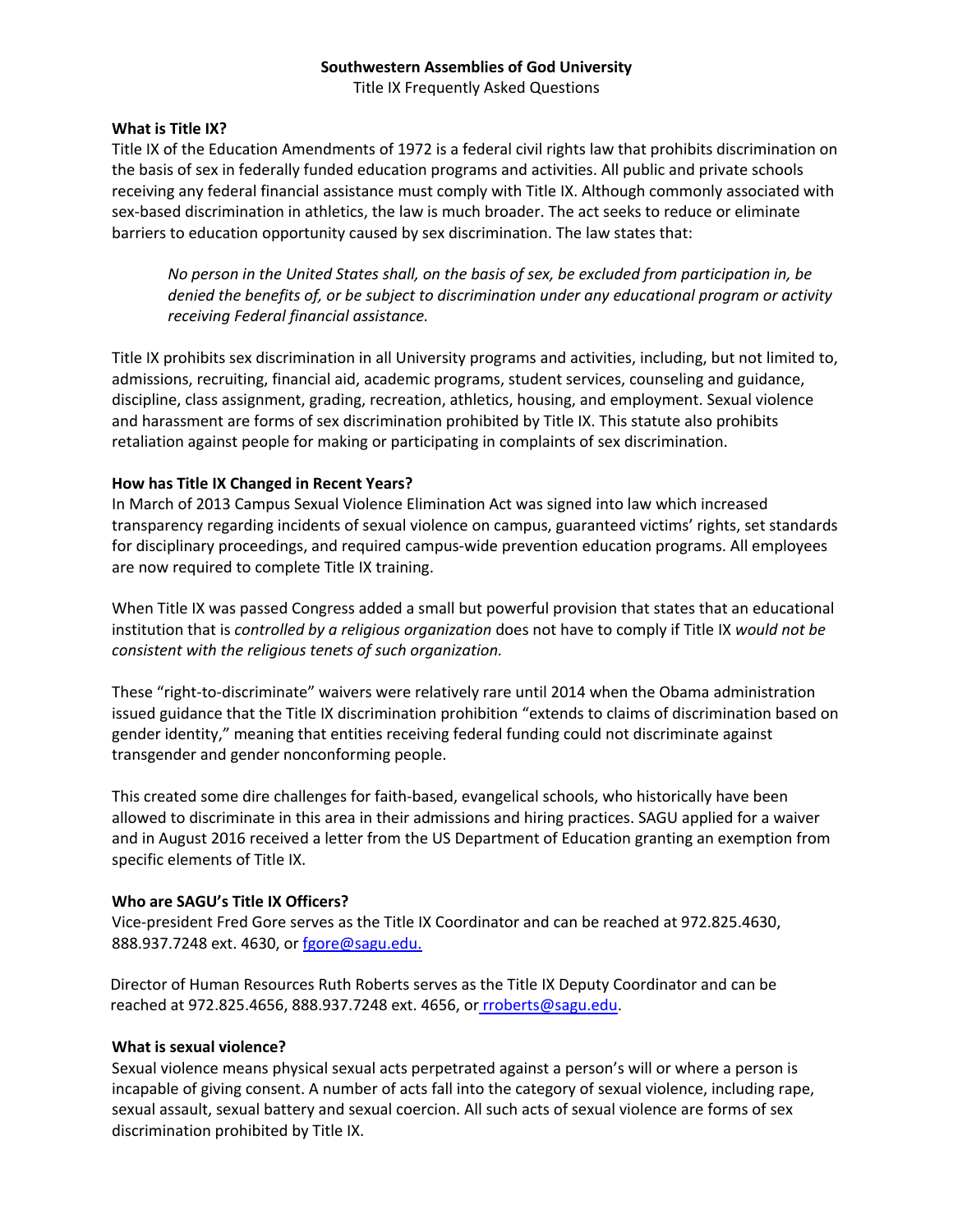Title IX Frequently Asked Questions

# **What are SAGU's basic responsibilities to address sexual violence?**

When a school knows or reasonably should know of possible sexual violence, it must take immediate and appropriate steps to investigate or otherwise determine what occurred. If an investigation reveals that sexual violence created a hostile environment, the school must then take prompt and effective steps reasonably calculated to end the sexual violence, eliminate the hostile environment, prevent its recurrence, and, as appropriate, remedy its effects.

An employee who witnesses or receives information regarding an incident that the employee reasonably believes constitutes sexual harassment, sexual assault, dating violence, or stalking which was allegedly committed by or against a student enrolled at or an employee of the institution at the time of the incident must promptly report the incident to the Title IX Coordinator or Deputy Title IX Coordinator. Failure to make a required report or making a false report to a Title IX coordinator is a Class B misdemeanor. If intent to conceal an incident is found in trail it is a Class A misdemeanor. Either may include jail time and/or fines. Termination of employment is mandatory.

#### **What is considered sexual assault?**

Sexual assault is any unwanted, non-consensual sexual contact against any individual by another. It often includes acts involving manipulation, physical force, or coercion. Here are some other definitions relative to sexual assault:

- *Domestic Violence-* asserted violent misdemeanor and felony offenses committed by the victim's current or former spouse, current or former cohabitant, persons similarly situated under domestic or family violence law, or anyone else protected under domestic or family violence law.
- *Dating Violence-* violence by a person who has been in a romantic or intimate relationship with the victim. Whether there was such relationship will be gauged by its length, type, and frequency of interaction.
- *Stalking* a course of conduct directed at a specific person that would cause a reasonable person to fear for her, his, or others' safety, or to suffer substantial emotional distress.
- *Consent* is free and active agreement, given equally by both parties, to engage in a specific activity. Giving in is not the same as giving consent. Consensual sexual activity involves the presence of the word "yes" without influence or incapacitation of alcohol or other drugs, pressure, force, threat, or intimidation.

Other sexual misconduct offenses may also include, but are not limited to: indecent exposure, sexual exhibitionism, sex-based cyber-harassment, prostitution or the solicitation of a prostitute, peeping or other voyeurism, going beyond the boundaries of consent (e.g. recording, sharing or disseminating recordings, or threatening to share or disseminate recordings, of sexual activity or nudity without the consent of all parties involved).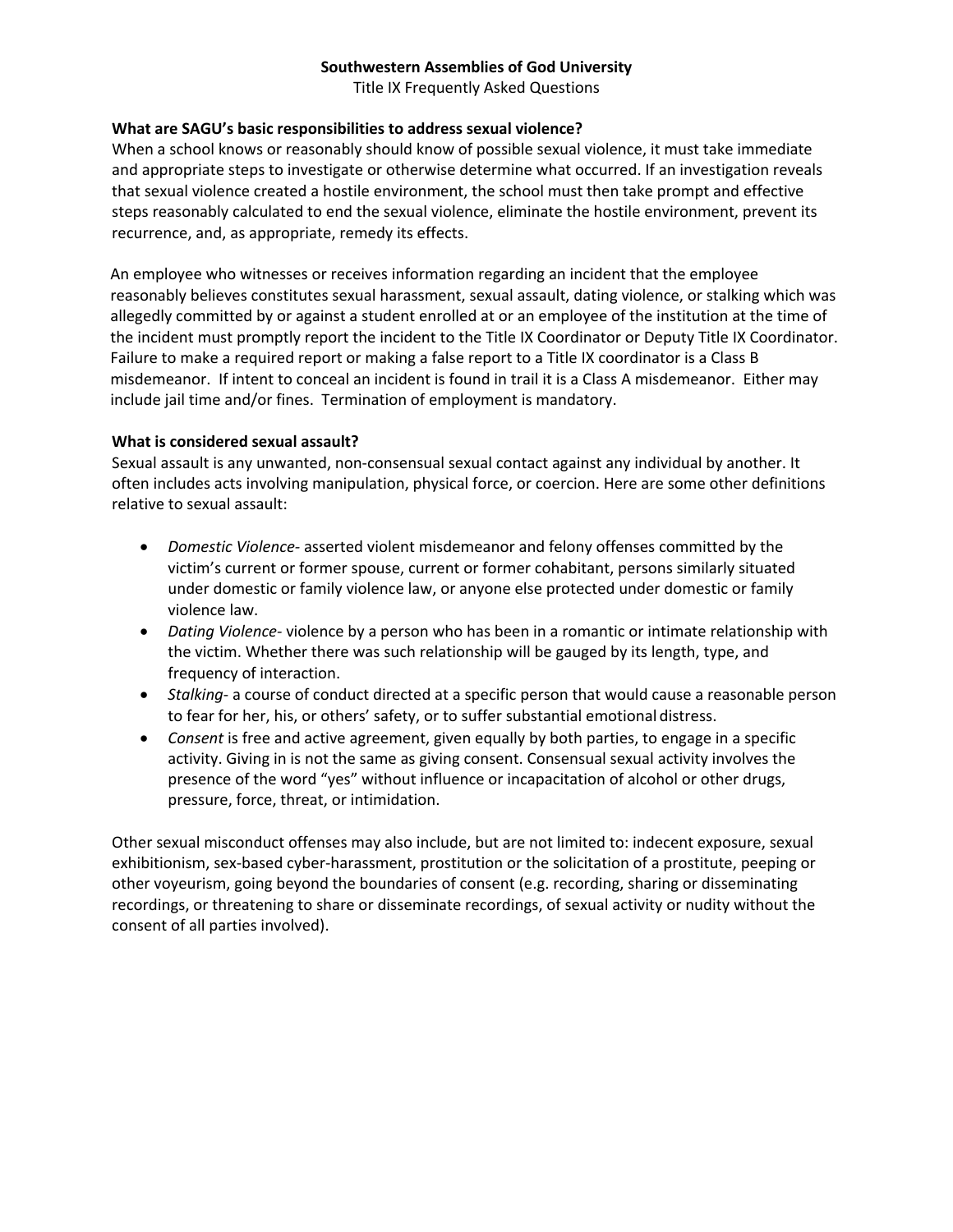Title IX Frequently Asked Questions

#### **What is considered sexual harassment?**

Sexual harassment is unwelcome sexual advances, request for sexual favors, or other verbal or physical conduct of a sexual nature. Examples of behavior that could be considered sexual harassment or sexual misconduct include, but are not limited to unwelcome:

- physical contact of a sexual nature including touching, patting, hugging, or brushing against a person's body;
- explicit or implicit propositions of offers to engage in sexual activity;
- comments of a sexual nature including sexually explicit statements, questions, jokes or anecdotes, remarks of sexual nature about a person's clothing or body, remarks about sexual activity, speculation about sexual experience;
- exposure to sexually-oriented graffiti, pictures, posters, or materials;
- physical interference with or restriction to an individual's movements.

#### **Are women the only victims of sexual harassment or sexual violence?**

No, both females and males can be victims of sexual harassment and/or sexual violence.

#### **Is it possible to be sexually harassed/assaulted by someone of the same gender?**

Yes. If you have been subjected to unwanted sexual contact or sexual harassment, your gender and the gender of the alleged perpetrator are irrelevant.

#### **Can the University retaliate against one who reports the sexual misconduct?**

No member of the University community shall retaliate against another member of the University community who engages in good faith conduct as set forth below. Members of the University community who in good faith report Title IX incidents are granted amnesty which is final and cannot be revoked. Alleged victims and alleged perpetrators are allowed to drop courses in which both parties are enrolled and without penalty. Acts of retaliation violate University policy and may be unlawful, and as such, will not be tolerated. Any individual found to have retaliated shall be subject to disciplinary action, up to and including dismissal.

*Retaliation* occurs when a person experiences an adverse action because he or she: reported misconduct under the SAGU's conduct policy; participated in a SAGU investigatory, grievance, or appeals procedure; filed a complaint alleging prohibited discrimination (including harassment); or otherwise objected to or reported a practice that he or she reasonably believed was unlawful, unethical, or in violation of SAGU policy.

Types of adverse action include, but are not limited to: dismissal from employment; demotion; loss of salary or benefits; transfer or reassignment; or denial of promotion that otherwise would have been received. Anyone reporting retaliation must act in good faith and have reasonable grounds for believing that retaliation has occurred. Individuals who make false retaliation reports will be disciplined in accordance with existing University policies and procedures.

Nothing in this Policy is intended to interfere with legitimate employment decisions.

#### **Does Title IX cover employee complaints against a student?**

Yes, if an employee reports sexual violence or harassment against a student, SAGU must act on the report and notify the employee of options and resources for support. SAGU will notify the student, conduct and investigation, and ensure that the conduct ceases.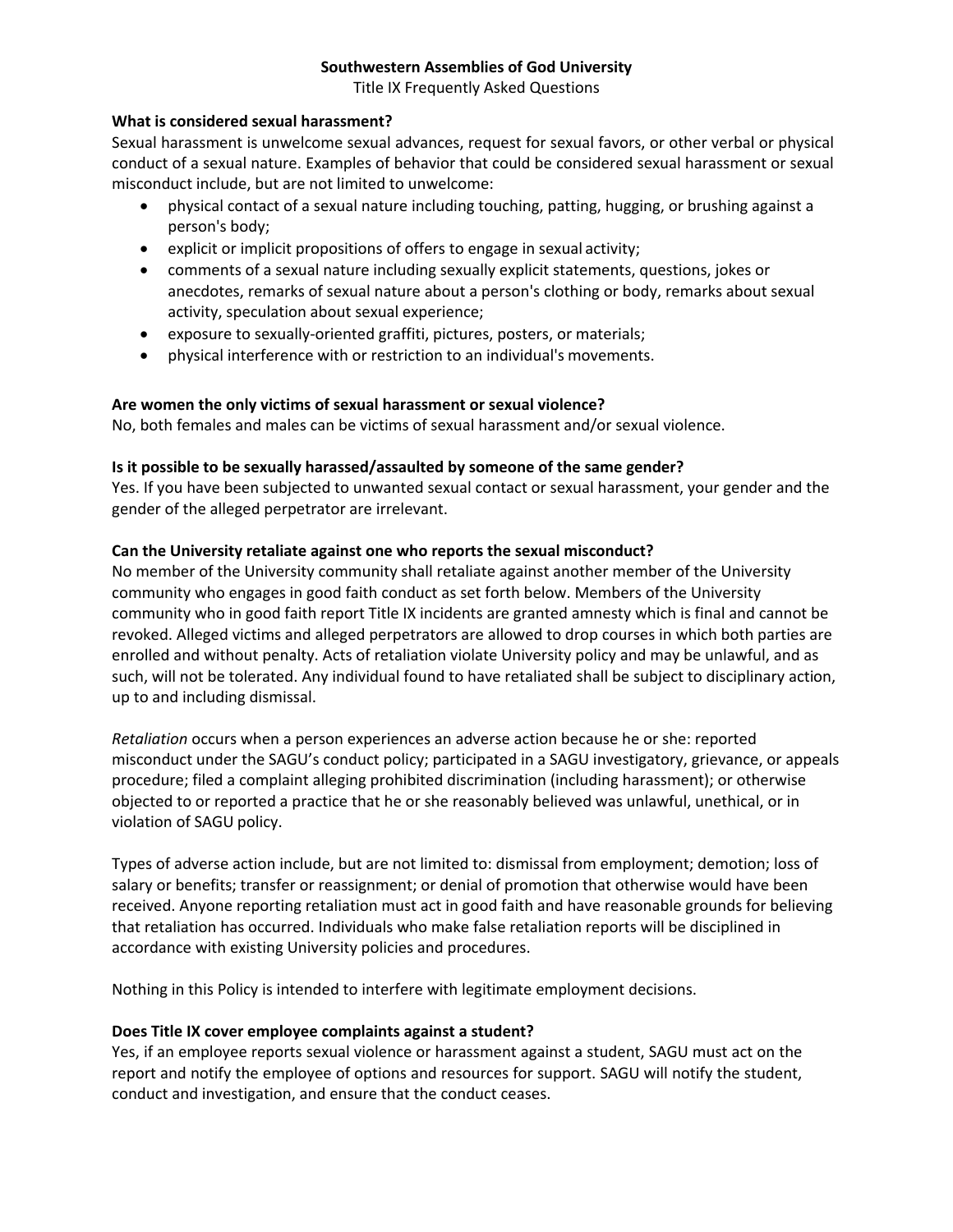Title IX Frequently Asked Questions

## **Does Title IX cover student complaints of sexual misconduct against employees?**

Yes, if a student reports sexual misconduct/harassment by an employee, SAGU must take action. Based on the report (to an obligated reporter), SAGU will notify the student of options and resources available for support. SAGU will notify the employee and in most instances will conduct an investigation, and if it is found that the employee has engaged in sexual misconduct/harassment, SAGU will take steps to ensure the conduct stops. If the investigation reveals inappropriate behavior by the student, charges may be filed against the student with the Office of Student Development.

## **Does Title IX cover employee complaints against another employee?**

The primary federal law addressing sexual misconduct/harassment claims by one employee against another is Title VII rather than Title IX. While both statutes prohibit sexual misconduct/harassment at an educational institution, the statutes have different administrative requirements and are overseen by different federal agencies. Any employee that has a complaint of sexual misconduct/harassment against another employee should report it to his/her supervisor or the Director of Human Resources.

## **Who is responsible to report sexual violence or sexual harassment?**

SAGU employees who hear of or experience sexual violence or harassment are obligated to report the incident as soon as possible to one of the following individuals:

- Fred Gore, Title IX Coordinator at: 972.825.4630, 888.937.7248 ext. 4630, or fgore@sagu.edu. 1200 Sycamore Street, Waxahachie, TX 75165
- Ruth Roberts, Director of Human Resources at: 972.825.4656, 888.937.7248 ext. 4656, or rroberts@sagu.edu. 1200 Sycamore Street, Waxahachie, TX 75165

Some employees, such as licensed counselors, have legally-recognized confidentiality protections and will not share information without the consent of the claimant.

#### **How do I report sexual harassment or sexual violence?**

Complaints of sexual violence or harassment can be reported to the above-mentioned individuals via email, phone call, private meeting, or private, written correspondence. Anonymous reporting is available through email at: titleix@sagu.edu or by clicking on *Services* in the *MENU* drop down box on the University's website at www.sagu.edu.

#### **If an incident of sexual violence occurs off-campus, can SAGU investigate?**

Yes, if the incident has sufficient ties to SAGU (if it occurs at a SAGU event, if it involves a SAGU student, staff member or faculty member, etc.) then SAGU can investigate and provide resolution.

# **Will the Title IX staff be sensitive to the needs of victims/survivors?**

The Title IX staff intentionally work to create a compassionate, sensitive environment to address the issues; offer an unbiased and transparent system for gathering facts; and connect all community members with appropriate support and resources.

#### **Is there a time limit for filing a sexual violence or harassment report?**

There is no time limit for making a report. SAGU encourages reporting an incident as soon as possible in order to maximize a prompt and effective response. The University does not, however, limit the time frame for reporting. If the respondent is no longer a student or employee, SAGU may not be able to take action against the respondent, but it will still seek to meet its Title IX obligation by taking steps to end the harassment, prevent its recurrence, and address its effects, when appropriate.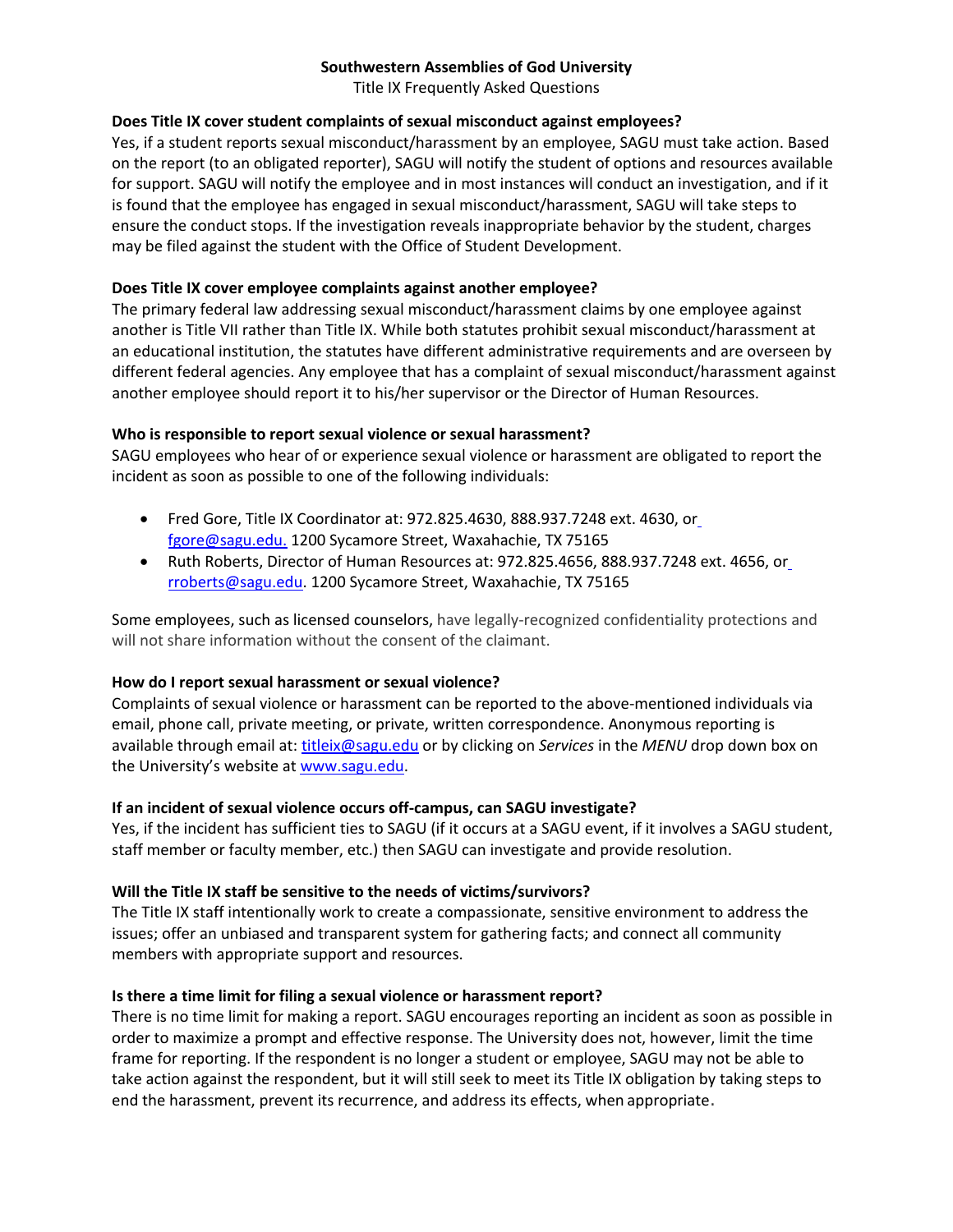Title IX Frequently Asked Questions

#### **Will my complaint remain confidential?**

The University will make all reasonable efforts to keep and protect the confidentiality of all parties involved, provided that it does not interfere with the University's ability to investigate and take corrective action.

# **Does Title IX force victims/survivors to share their experience with the Institute or pressure a student to pursue disciplinary action?**

The student always retains control over whom to talk to and what level of information to share. SAGU will never force a survivor-victim to share the details of their experience, but when a report of sexual misconduct is shared with the Title IX Coordinator, SAGU has a legal duty to follow up on the report to determine the appropriate response under Title IX. The Title IX Investigator will conduct an initial assessment regarding, among other things, the nature of the report, the safety of the individual and of the broader campus community, and the complainant's expressed preference for resolution. Students are not pressured to pursue a specific action. In planning any response, the wishes of the reporting student are given full consideration. Nevertheless, the University may need to pursue a certain path despite the wishes of the student, but usually only if there is a broader safety risk for the community.

# **If I file a sexual violence or harassment complaint, am I obligated to file a report with law enforcement authorities?**

Reporting an incident to the police and/or pursuing criminal charges are always available to a claimant, and SAGU will help in accessing those resources, but it is separate and different from the University's Title IX process. A claimant can pursue both the criminal and SAGU's process at the same time.

## **What will happen when a Title IX complaint has been made?**

Once a complaint has been reported, an official investigation will be launched with the intent to resolve the complaint within a reasonable period of time. This investigation would include opportunity for all parties to present witnesses and other evidence to prove or disprove the complaint. Once a resolution has been reached, all parties will be notified of the verdict and the appeal process. SAGU will take steps to prevent any recurrence and to correct its discriminatory effects on the complainant and others, if appropriate. It should be noted that once a complaint of sexual violence or harassment has been made, the University is obligated by Title IX to complete the investigation.

# **What are my rights as a complainant (victim) or respondent (accused)?**

Both the complainant and respondent have the following rights when a sexual violence or harassment complaint has been made:

- To be treated with respect and dignity.
- To assistance from the University in reporting the incident to law enforcement, if desired.
- To information about the process used in the investigation and appeal.
- To information about counseling support available.
- To privacy to the extent possible consistent with applicable law and University policy.
- To an advisor to be present throughout the investigation.
- If both parties are enrolled in the same class, the options to drop class without academic penalties.
- To protect from retaliation and harassment while the disciplinary process is pending.
- To have reasonable and equitable access to all evidence.
- To choose whether or not to participate in the investigation process.
- To a prompt and thorough investigation of the allegations.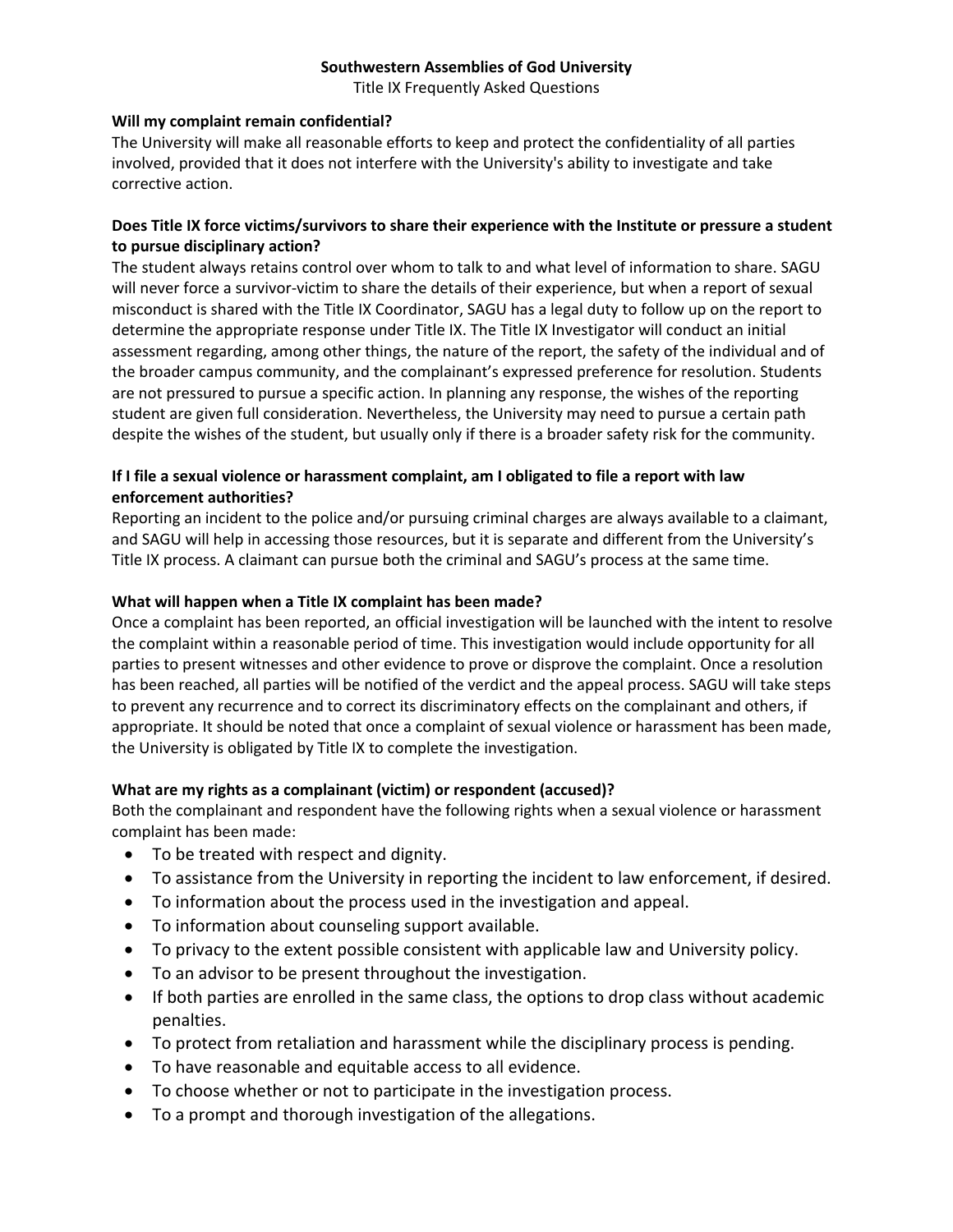Title IX Frequently Asked Questions

- To reasonable time to provide information to the investigator.
- To raise any question regarding a possible conflict of interest on the part of any person involved in the investigation or verdict.
- To appeal the decision and any sanctions made by the investigators.
- To written notification of the verdict and the outcome of any appeal.

## **What is SAGU's non-discrimination policy?**

SAGU does not discriminate based on race, color, national origin, gender, disability, age, veteran status, or any other protected legal status in matters of admissions, employment, housing, educational programs or activities, except as granted by waiver from the US Department of Education. The University operates in compliance with federal non-discrimination laws, including:

- Title IX of the Education Amendments of 1972.
- Title VI and Title IX of the Civil Rights Act of 1964, Section 504 of the Rehabilitation Act of1973.
- The Age Discrimination Act of 1975.

As a religious institution, the University is exempt from certain provisions and retains the right to make legitimate employment, admission, and educational decisions on the basis of religious tenets, consistent with applicable laws (Title IX statute, 1st Amendment, and Religious Freedom Restoration Act). Because of its affiliation with the General Council of the Assemblies of God and the North Texas District Council of the Assemblies of God, SAGU qualifies for the religious exemption under 20 U.S.C § 1681(a)(3) and 34 C.F.R. § 106.12.

For a more detailed review of some doctrinal matters and societal issues reflecting the university's viewpoint, refer to various denominational position papers located on the AG website (www.ag.org) – click on "Beliefs" and then "Position Papers".

SAGU is bound to AG doctrinal teachings and also guided by Assemblies of God Position Papers and other teachings on pastoral and moral issues such as homosexuality and gender identity (see AG Position Paper – Homosexuality, Marriage, and Sexual Identity and AG Position Paper – Transgenderism, Transsexuality, And Gender Identity).

# **Someone has filed a complaint against me, what do I do?**

If the behavior is brought to your attention, apologize; ask for a description of what was offensive and who found it offensive. Consider the following actions:

- If you realize that you have been inappropriate, apologize as soon as possible.
- Change your behavior.
- Recognize that other steps may need to be taken.
- Be careful of inappropriate advice that would lead you to minimize or ignore thisissue.
- Seek the advice of appropriate University resources.
- Attend sexual harassment training.
- Know the policy on sexual harassment.

#### **What is the best way to prevent sexual harassment?**

Know your rights. Members of the University community have the right to work and learn in an environment that is free from verbal or physical sexual conduct which might either interfere with an individual's performance, or create a work or educational climate that is hostile, intimidating, or offensive, whether that conduct originates with an instructor, a supervisor, or a peer.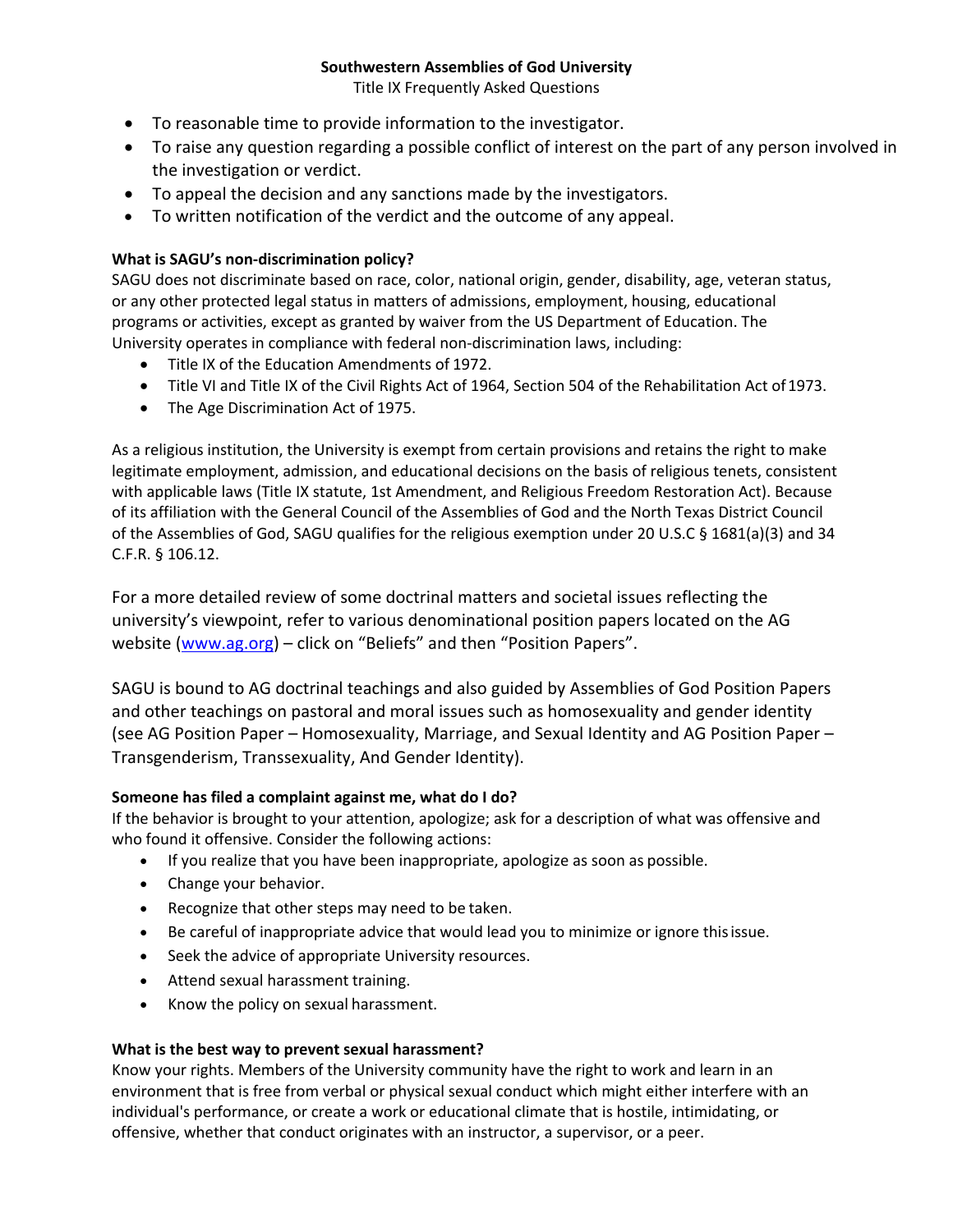Title IX Frequently Asked Questions

## **If I have been the victim of, a witness to, or accused of sexual violence or sexual harassment what resources are available to me?**

All members of the University community who have been involved in Title IX incidents are offered services provided by a counselor who does not provide counseling to any other person involved in a specific incident. Additional local counseling services are listed below:

*Elledge Counseling Associates* 103 W. Red Oak Rd. Red Oak, TX 75154 Elledgecounseling.com 972.268.3096

*Donaldson Wellness Center* 508 Grace Street Waxahachie, TX 75165 Donaldsonwellnesscenter.com 972.923.0730

*Domestic Violence Hotline* 800.799.7233 Thehotline.org